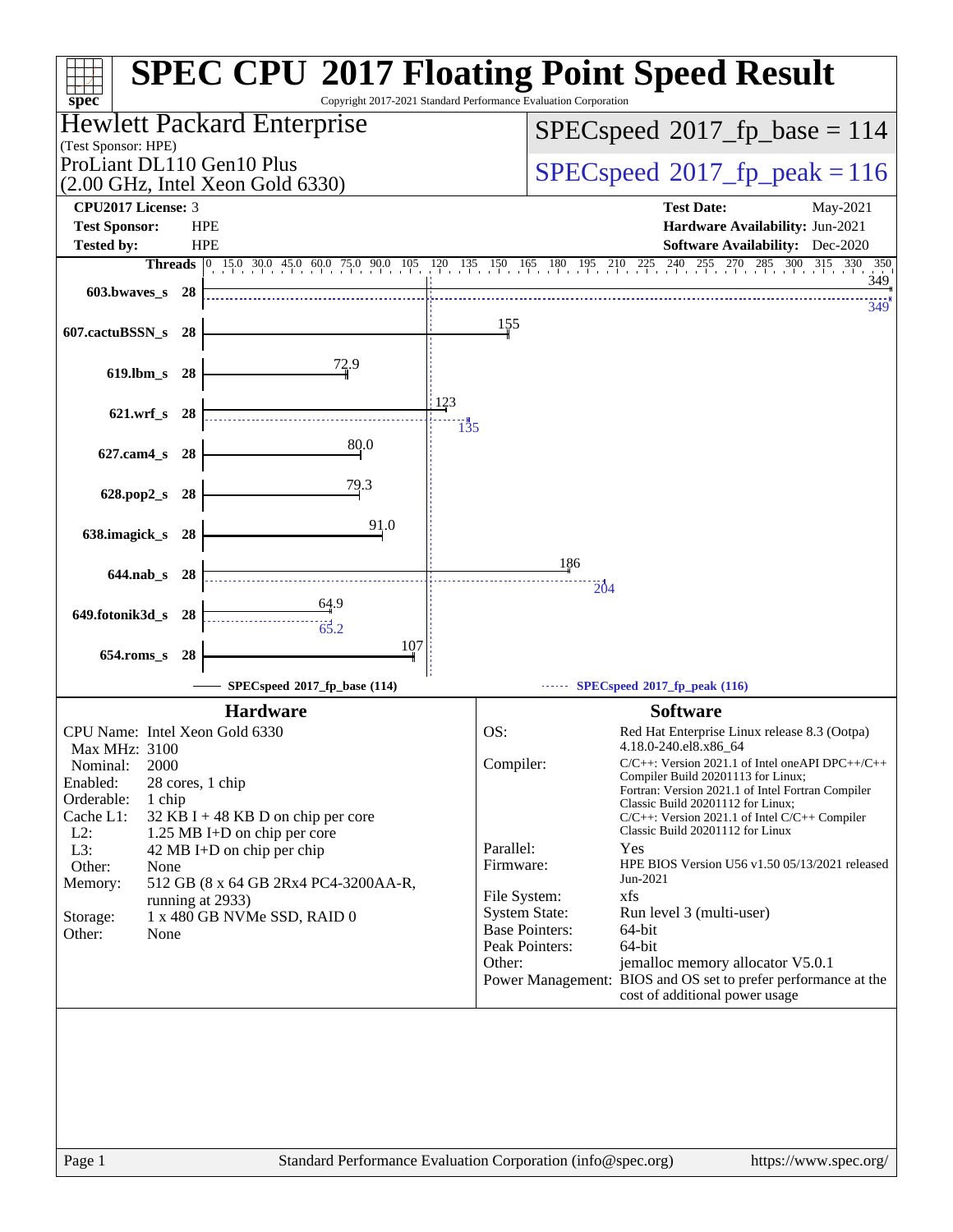Copyright 2017-2021 Standard Performance Evaluation Corporation

## Hewlett Packard Enterprise

(Test Sponsor: HPE)

**[spec](http://www.spec.org/)**

(2.00 GHz, Intel Xeon Gold 6330)

 $SPEC speed^{\circ}2017\_fp\_base = 114$ 

ProLiant DL110 Gen10 Plus  $SPEC speed@2017$  fp\_peak = 116

**[CPU2017 License:](http://www.spec.org/auto/cpu2017/Docs/result-fields.html#CPU2017License)** 3 **[Test Date:](http://www.spec.org/auto/cpu2017/Docs/result-fields.html#TestDate)** May-2021 **[Test Sponsor:](http://www.spec.org/auto/cpu2017/Docs/result-fields.html#TestSponsor)** HPE **[Hardware Availability:](http://www.spec.org/auto/cpu2017/Docs/result-fields.html#HardwareAvailability)** Jun-2021 **[Tested by:](http://www.spec.org/auto/cpu2017/Docs/result-fields.html#Testedby)** HPE **[Software Availability:](http://www.spec.org/auto/cpu2017/Docs/result-fields.html#SoftwareAvailability)** Dec-2020

## **[Results Table](http://www.spec.org/auto/cpu2017/Docs/result-fields.html#ResultsTable)**

|                                    | <b>Base</b>    |                |       |                | <b>Peak</b> |                |            |                |                |              |                |              |                |              |
|------------------------------------|----------------|----------------|-------|----------------|-------------|----------------|------------|----------------|----------------|--------------|----------------|--------------|----------------|--------------|
| <b>Benchmark</b>                   | <b>Threads</b> | <b>Seconds</b> | Ratio | <b>Seconds</b> | Ratio       | <b>Seconds</b> | Ratio      | <b>Threads</b> | <b>Seconds</b> | <b>Ratio</b> | <b>Seconds</b> | <b>Ratio</b> | <b>Seconds</b> | <b>Ratio</b> |
| 603.bwayes_s                       | 28             | 169            | 349   | 169            | 349         | <u>169</u>     | <u>349</u> | 28             | 169            | 349          | 169            | 349          | 169            | 348          |
| 607.cactuBSSN s                    | 28             | 108            | 154   | 107            | 155         | 107            | 155        | 28             | 108            | 154          | 107            | 155          | <b>107</b>     | 155          |
| $619.1$ bm s                       | 28             | 71.5           | 73.2  | 71.9           | 72.9        | 72.5           | 72.3       | 28             | 71.5           | 73.2         | 71.9           | 72.9         | 72.5           | 72.3         |
| $621$ .wrf s                       | 28             | 107            | 123   | 108            | 123         | 107            | <u>123</u> | 28             | 98.9           | <b>34</b>    | 98.1           | <b>135</b>   | 98.0           | 135          |
| $627$ .cam $4 \text{ s}$           | 28             | <u> 111</u>    | 80.0  | 111            | 79.7        | 111            | 80.2       | 28             | <u>111</u>     | 80.0         | 111            | 79.7         | 111            | 80.2         |
| $628.pop2_s$                       | 28             | 150            | 79.3  | 149            | 79.4        | 150            | 79.1       | 28             | 150            | 79.3         | 149            | 79.4         | 150            | 79.1         |
| 638.imagick_s                      | 28             | 159            | 90.9  | 159            | 91.0        | 159            | 91.0       | 28             | 159            | 90.9         | 159            | 91.0         | 159            | 91.0         |
| $644$ .nab s                       | 28             | 93.9           | 186   | 94.5           | 185         | 93.9           | 186        | 28             | 85.8           | 204          | 85.8           | 204          | 85.7           | 204          |
| 649.fotonik3d s                    | 28             | 142            | 64.3  | 140            | 64.9        | 140            | 65.2       | 28             | 140            | 65.0         | 140            | 65.3         | 140            | 65.2         |
| $654$ .roms s                      | 28             | 148            | 107   | 147            | 107         | 148            | 106        | 28             | <b>148</b>     | <b>107</b>   | 147            | 107          | 148            | 106          |
| $SPECspeed*2017_fp\_base =$<br>114 |                |                |       |                |             |                |            |                |                |              |                |              |                |              |

**[SPECspeed](http://www.spec.org/auto/cpu2017/Docs/result-fields.html#SPECspeed2017fppeak)[2017\\_fp\\_peak =](http://www.spec.org/auto/cpu2017/Docs/result-fields.html#SPECspeed2017fppeak) 116**

Results appear in the [order in which they were run.](http://www.spec.org/auto/cpu2017/Docs/result-fields.html#RunOrder) Bold underlined text [indicates a median measurement](http://www.spec.org/auto/cpu2017/Docs/result-fields.html#Median).

## **[Operating System Notes](http://www.spec.org/auto/cpu2017/Docs/result-fields.html#OperatingSystemNotes)**

 Stack size set to unlimited using "ulimit -s unlimited" Transparent Huge Pages enabled by default Prior to runcpu invocation Filesystem page cache synced and cleared with: sync; echo 3> /proc/sys/vm/drop\_caches

## **[Environment Variables Notes](http://www.spec.org/auto/cpu2017/Docs/result-fields.html#EnvironmentVariablesNotes)**

Environment variables set by runcpu before the start of the run: KMP\_AFFINITY = "granularity=fine,compact" LD\_LIBRARY\_PATH = "/cpu2017/lib/intel64:/cpu2017/je5.0.1-64" MALLOC\_CONF = "retain:true" OMP\_STACKSIZE = "192M"

## **[General Notes](http://www.spec.org/auto/cpu2017/Docs/result-fields.html#GeneralNotes)**

 Binaries compiled on a system with 1x Intel Core i9-7980XE CPU + 64GB RAM memory using Redhat Enterprise Linux 8.0 NA: The test sponsor attests, as of date of publication, that CVE-2017-5754 (Meltdown) is mitigated in the system as tested and documented. Yes: The test sponsor attests, as of date of publication, that CVE-2017-5753 (Spectre variant 1) is mitigated in the system as tested and documented. Yes: The test sponsor attests, as of date of publication, that CVE-2017-5715 (Spectre variant 2) is mitigated in the system as tested and documented. jemalloc, a general purpose malloc implementation built with the RedHat Enterprise 7.5, and the system compiler gcc 4.8.5

**(Continued on next page)**

| Page 2<br>Standard Performance Evaluation Corporation (info@spec.org)<br>https://www.spec.org/ |
|------------------------------------------------------------------------------------------------|
|------------------------------------------------------------------------------------------------|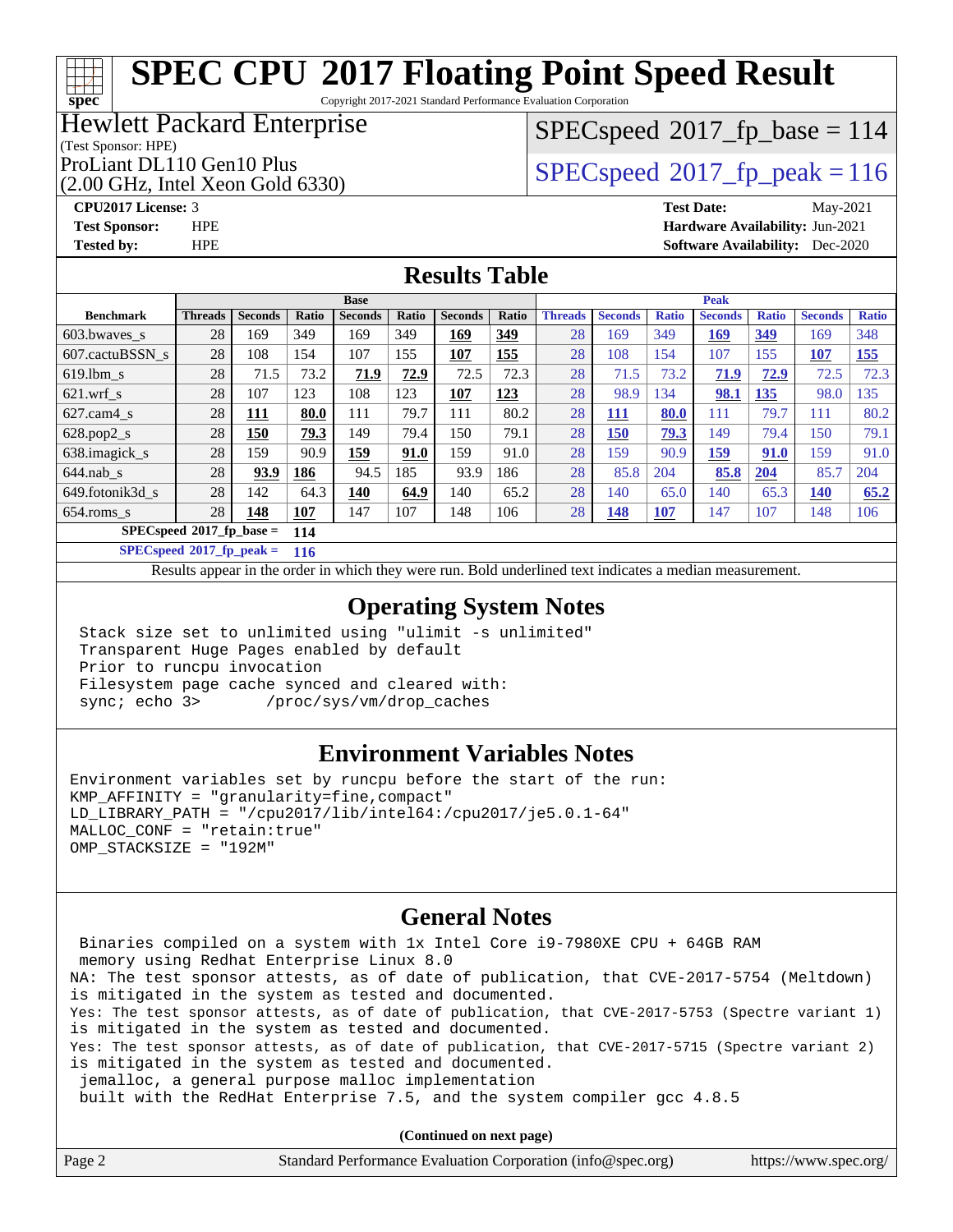Copyright 2017-2021 Standard Performance Evaluation Corporation

### (Test Sponsor: HPE) Hewlett Packard Enterprise

[SPECspeed](http://www.spec.org/auto/cpu2017/Docs/result-fields.html#SPECspeed2017fpbase)<sup>®</sup>2017 fp base = 114

(2.00 GHz, Intel Xeon Gold 6330)

ProLiant DL110 Gen10 Plus  $SPEC speed@2017$  fp\_peak = 116

**[spec](http://www.spec.org/)**

**[CPU2017 License:](http://www.spec.org/auto/cpu2017/Docs/result-fields.html#CPU2017License)** 3 **[Test Date:](http://www.spec.org/auto/cpu2017/Docs/result-fields.html#TestDate)** May-2021 **[Test Sponsor:](http://www.spec.org/auto/cpu2017/Docs/result-fields.html#TestSponsor)** HPE **[Hardware Availability:](http://www.spec.org/auto/cpu2017/Docs/result-fields.html#HardwareAvailability)** Jun-2021 **[Tested by:](http://www.spec.org/auto/cpu2017/Docs/result-fields.html#Testedby)** HPE **[Software Availability:](http://www.spec.org/auto/cpu2017/Docs/result-fields.html#SoftwareAvailability)** Dec-2020

## **[General Notes \(Continued\)](http://www.spec.org/auto/cpu2017/Docs/result-fields.html#GeneralNotes)**

sources available from jemalloc.net or <https://github.com/jemalloc/jemalloc/releases>

Submitted\_by: "Bucek, James" <james.bucek@hpe.com> Submitted: Tue May 25 00:20:57 EDT 2021 Submission: cpu2017-20210525-26749.sub

Submitted\_by: "Bhatnagar, Prateek" <prateek.bhatnagar@hpe.com> Submitted: Tue Jun 1 09:13:10 EDT 2021 Submission: cpu2017-20210525-26749.sub

## **[Platform Notes](http://www.spec.org/auto/cpu2017/Docs/result-fields.html#PlatformNotes)**

BIOS Configuration Workload Profile set to General Peak Frequency Compute Intel Hyper-Threading set to Disabled Thermal Configuration set to Maximum Cooling Advanced Memory Protection set to Advanced ECC Memory Patrol Scrubbing set to Disabled Enhanced Processor Performance set to Enabled Enhanced Processor Performance Profile set to Aggressive Workload Profile set to Custom NUMA Group Size Optimization set to Flat DCU Stream Prefetcher set to Disabled Adjacent Sector Prefetch set to Disabled Minimum Process Idle Power Package C-State set to No Package State The system ROM used for this result contains Intel microcode version 0xd0002a0 for the Intel Xeon Gold 6330 processor. Sysinfo program /cpu2017/bin/sysinfo Rev: r6622 of 2021-04-07 982a61ec0915b55891ef0e16acafc64d running on localhost.localdomain Fri May 21 22:33:02 2021 SUT (System Under Test) info as seen by some common utilities. For more information on this section, see <https://www.spec.org/cpu2017/Docs/config.html#sysinfo> From /proc/cpuinfo model name : Intel(R) Xeon(R) Gold 6330 CPU @ 2.00GHz 1 "physical id"s (chips) 28 "processors" cores, siblings (Caution: counting these is hw and system dependent. The following excerpts from /proc/cpuinfo might not be reliable. Use with caution.) cpu cores : 28 siblings : 28 physical 0: cores 0 1 2 3 4 5 6 7 8 9 10 11 12 13 14 15 16 17 18 19 20 21 22 23 24

**(Continued on next page)**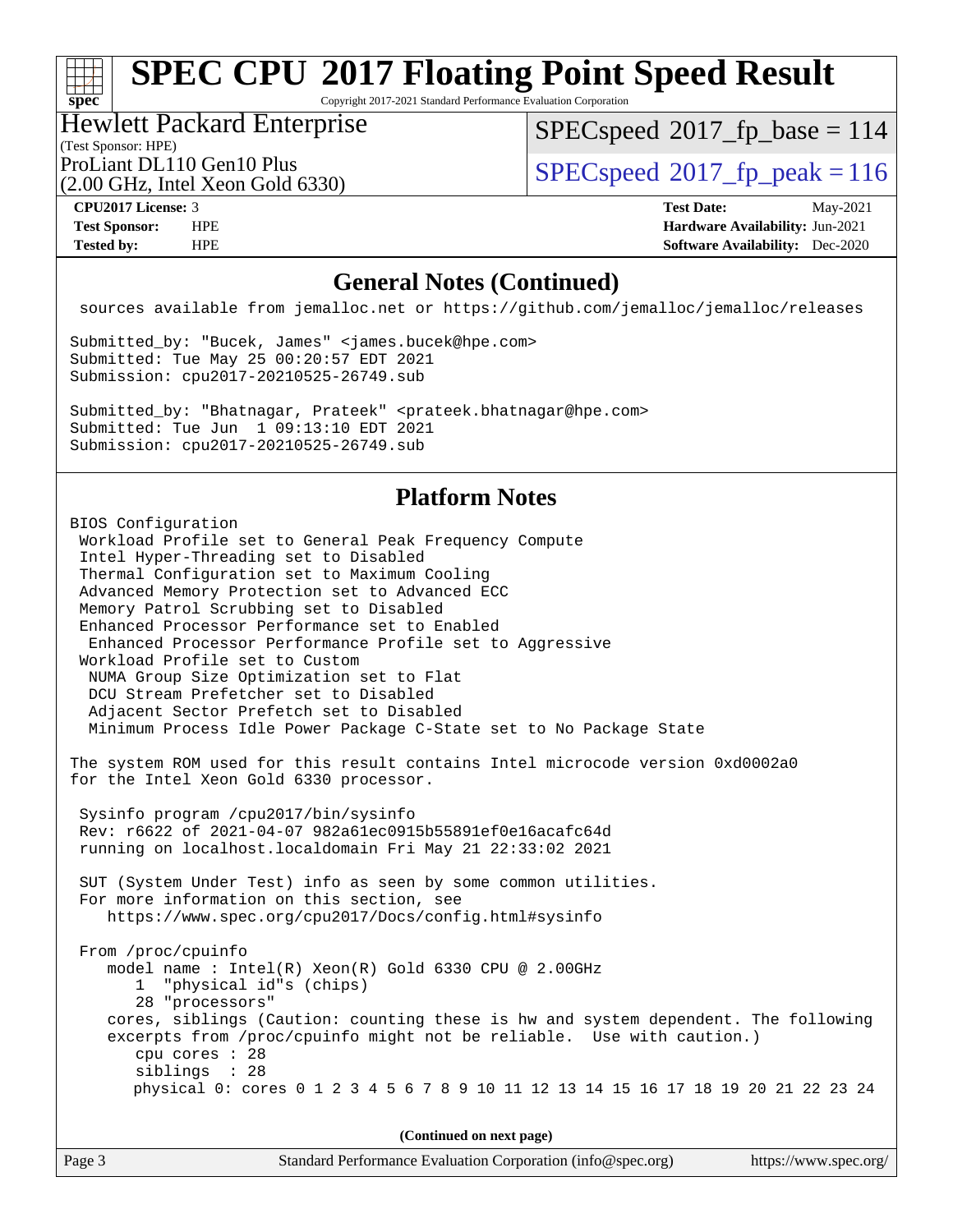### **[spec](http://www.spec.org/) [SPEC CPU](http://www.spec.org/auto/cpu2017/Docs/result-fields.html#SPECCPU2017FloatingPointSpeedResult)[2017 Floating Point Speed Result](http://www.spec.org/auto/cpu2017/Docs/result-fields.html#SPECCPU2017FloatingPointSpeedResult)** Copyright 2017-2021 Standard Performance Evaluation Corporation (Test Sponsor: HPE) Hewlett Packard Enterprise (2.00 GHz, Intel Xeon Gold 6330) ProLiant DL110 Gen10 Plus  $SPEC speed@2017$  fp\_peak = 116 [SPECspeed](http://www.spec.org/auto/cpu2017/Docs/result-fields.html#SPECspeed2017fpbase)<sup>®</sup>2017 fp base = 114 **[CPU2017 License:](http://www.spec.org/auto/cpu2017/Docs/result-fields.html#CPU2017License)** 3 **[Test Date:](http://www.spec.org/auto/cpu2017/Docs/result-fields.html#TestDate)** May-2021 **[Test Sponsor:](http://www.spec.org/auto/cpu2017/Docs/result-fields.html#TestSponsor)** HPE **[Hardware Availability:](http://www.spec.org/auto/cpu2017/Docs/result-fields.html#HardwareAvailability)** Jun-2021 **[Tested by:](http://www.spec.org/auto/cpu2017/Docs/result-fields.html#Testedby)** HPE **[Software Availability:](http://www.spec.org/auto/cpu2017/Docs/result-fields.html#SoftwareAvailability)** Dec-2020 **[Platform Notes \(Continued\)](http://www.spec.org/auto/cpu2017/Docs/result-fields.html#PlatformNotes)** 25 26 27 From lscpu from util-linux 2.32.1: Architecture: x86\_64<br>CPU op-mode(s): 32-bit, 64-bit CPU op-mode $(s):$ Byte Order: Little Endian  $CPU(s):$  28 On-line CPU(s) list: 0-27 Thread(s) per core: 1 Core(s) per socket: 28 Socket(s): 1 NUMA node(s): 1 Vendor ID: GenuineIntel CPU family: 6 Model: 106 Model name: Intel(R) Xeon(R) Gold 6330 CPU @ 2.00GHz Stepping: CPU MHz: 995.002 BogoMIPS: 4000.00 Virtualization: VT-x L1d cache: 48K L1i cache: 32K L2 cache: 1280K L3 cache: 43008K NUMA node0 CPU(s): 0-27 Flags: fpu vme de pse tsc msr pae mce cx8 apic sep mtrr pge mca cmov pat pse36 clflush dts acpi mmx fxsr sse sse2 ss ht tm pbe syscall nx pdpe1gb rdtscp lm constant\_tsc art arch\_perfmon pebs bts rep\_good nopl xtopology nonstop\_tsc cpuid aperfmperf pni pclmulqdq dtes64 monitor ds\_cpl vmx smx est tm2 ssse3 sdbg fma cx16 xtpr pdcm pcid dca sse4\_1 sse4\_2 x2apic movbe popcnt tsc\_deadline\_timer aes xsave avx f16c rdrand lahf\_lm abm 3dnowprefetch cpuid\_fault epb cat\_l3 invpcid\_single ssbd mba ibrs ibpb stibp ibrs\_enhanced tpr\_shadow vnmi flexpriority ept vpid ept\_ad fsgsbase tsc\_adjust bmi1 hle avx2 smep bmi2 erms invpcid cqm rdt\_a avx512f avx512dq rdseed adx smap avx512ifma clflushopt clwb intel\_pt avx512cd sha\_ni avx512bw avx512vl xsaveopt xsavec xgetbv1 xsaves cqm\_llc cqm\_occup\_llc cqm\_mbm\_total cqm\_mbm\_local split\_lock\_detect wbnoinvd dtherm ida arat pln pts avx512vbmi umip pku ospke avx512\_vbmi2 gfni vaes vpclmulqdq avx512\_vnni avx512\_bitalg tme avx512\_vpopcntdq la57 rdpid md\_clear pconfig flush\_l1d arch\_capabilities /proc/cpuinfo cache data cache size : 43008 KB From numactl --hardware WARNING: a numactl 'node' might or might not correspond to a physical chip. available: 1 nodes (0) node 0 cpus: 0 1 2 3 4 5 6 7 8 9 10 11 12 13 14 15 16 17 18 19 20 21 22 23 24 25 26 27 node 0 size: 488654 MB **(Continued on next page)**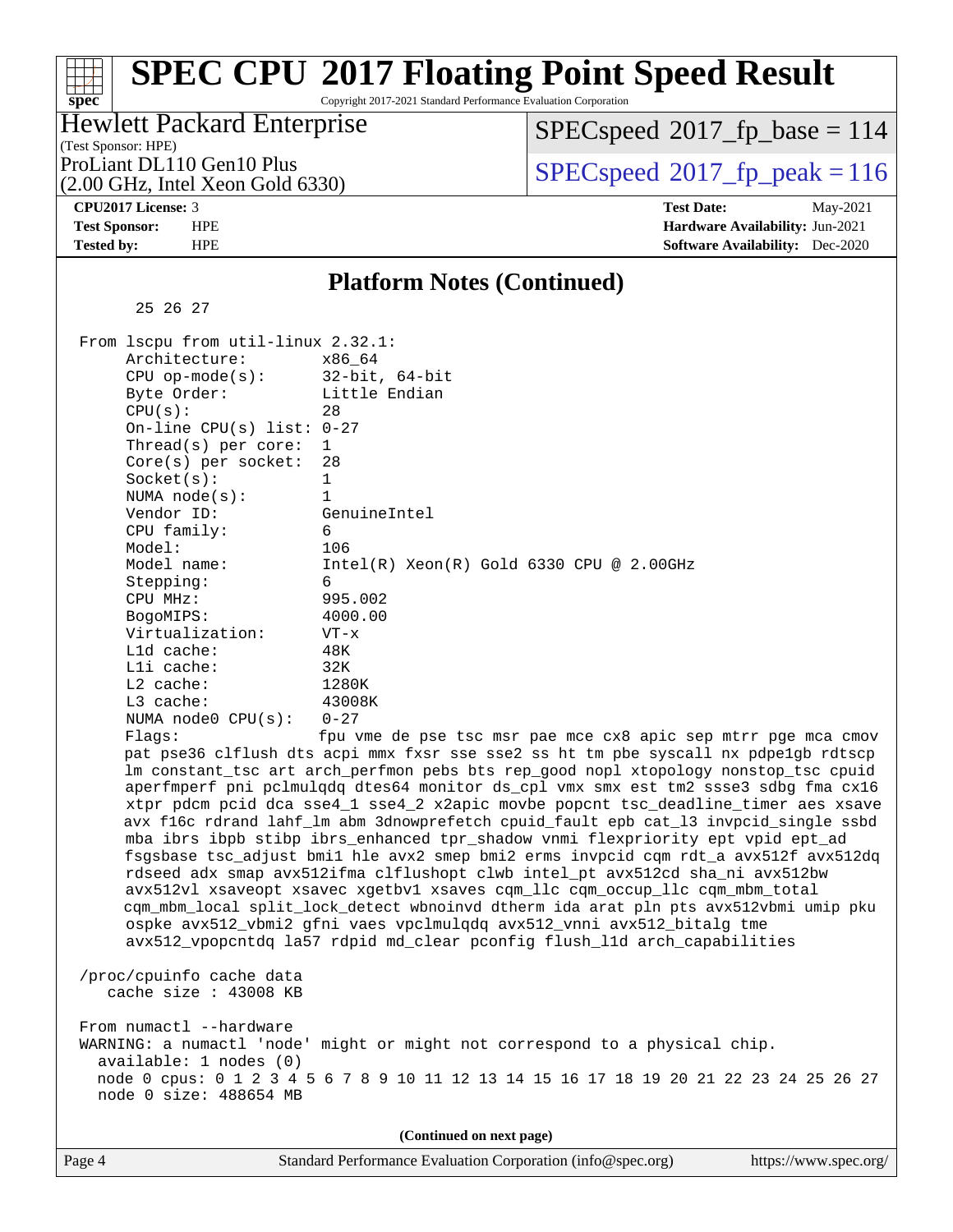### **[spec](http://www.spec.org/) [SPEC CPU](http://www.spec.org/auto/cpu2017/Docs/result-fields.html#SPECCPU2017FloatingPointSpeedResult)[2017 Floating Point Speed Result](http://www.spec.org/auto/cpu2017/Docs/result-fields.html#SPECCPU2017FloatingPointSpeedResult)** Copyright 2017-2021 Standard Performance Evaluation Corporation Hewlett Packard Enterprise

(Test Sponsor: HPE) (2.00 GHz, Intel Xeon Gold 6330) ProLiant DL110 Gen10 Plus  $SPEC speed@2017$  fp\_peak = 116

[SPECspeed](http://www.spec.org/auto/cpu2017/Docs/result-fields.html#SPECspeed2017fpbase)<sup>®</sup>2017 fp base = 114

**[CPU2017 License:](http://www.spec.org/auto/cpu2017/Docs/result-fields.html#CPU2017License)** 3 **[Test Date:](http://www.spec.org/auto/cpu2017/Docs/result-fields.html#TestDate)** May-2021 **[Test Sponsor:](http://www.spec.org/auto/cpu2017/Docs/result-fields.html#TestSponsor)** HPE **[Hardware Availability:](http://www.spec.org/auto/cpu2017/Docs/result-fields.html#HardwareAvailability)** Jun-2021 **[Tested by:](http://www.spec.org/auto/cpu2017/Docs/result-fields.html#Testedby)** HPE **[Software Availability:](http://www.spec.org/auto/cpu2017/Docs/result-fields.html#SoftwareAvailability)** Dec-2020

## **[Platform Notes \(Continued\)](http://www.spec.org/auto/cpu2017/Docs/result-fields.html#PlatformNotes)**

 node 0 free: 507318 MB node distances: node 0  $0: 10$  From /proc/meminfo MemTotal: 528052852 kB HugePages\_Total: 0 Hugepagesize: 2048 kB /sbin/tuned-adm active Current active profile: throughput-performance From /etc/\*release\* /etc/\*version\* os-release: NAME="Red Hat Enterprise Linux" VERSION="8.3 (Ootpa)" ID="rhel" ID\_LIKE="fedora" VERSION\_ID="8.3" PLATFORM\_ID="platform:el8" PRETTY\_NAME="Red Hat Enterprise Linux 8.3 (Ootpa)" ANSI\_COLOR="0;31" redhat-release: Red Hat Enterprise Linux release 8.3 (Ootpa) system-release: Red Hat Enterprise Linux release 8.3 (Ootpa) system-release-cpe: cpe:/o:redhat:enterprise\_linux:8.3:ga uname -a: Linux localhost.localdomain 4.18.0-240.el8.x86\_64 #1 SMP Wed Sep 23 05:13:10 EDT 2020 x86\_64 x86\_64 x86\_64 GNU/Linux Kernel self-reported vulnerability status: CVE-2018-12207 (iTLB Multihit): Not affected CVE-2018-3620 (L1 Terminal Fault): Not affected Microarchitectural Data Sampling: Not affected CVE-2017-5754 (Meltdown): Not affected CVE-2018-3639 (Speculative Store Bypass): Mitigation: Speculative Store Bypass disabled via prctl and seccomplex and the contract of the contract of the contract of the second seconds of the seconds of the seconds of the seconds of the seconds of the seconds of the seconds of the seconds of the seconds of the seconds of th CVE-2017-5753 (Spectre variant 1): Mitigation: usercopy/swapgs barriers and \_\_user pointer sanitization CVE-2017-5715 (Spectre variant 2): Mitigation: Enhanced IBRS, IBPB: conditional, RSB filling CVE-2020-0543 (Special Register Buffer Data Sampling): Not affected CVE-2019-11135 (TSX Asynchronous Abort): Not affected **(Continued on next page)**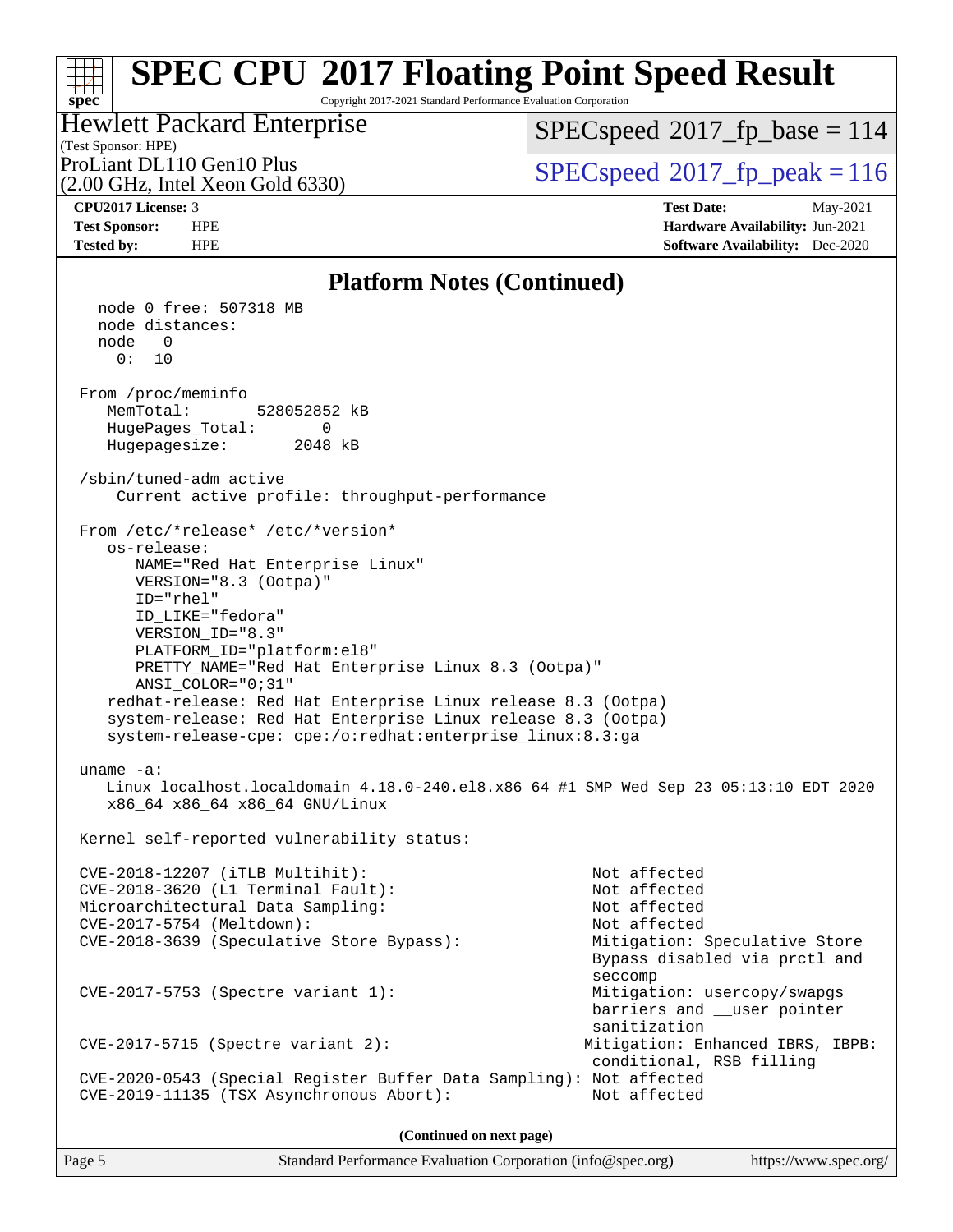Copyright 2017-2021 Standard Performance Evaluation Corporation

(Test Sponsor: HPE) Hewlett Packard Enterprise

[SPECspeed](http://www.spec.org/auto/cpu2017/Docs/result-fields.html#SPECspeed2017fpbase)<sup>®</sup>2017 fp base = 114

(2.00 GHz, Intel Xeon Gold 6330)

ProLiant DL110 Gen10 Plus  $SPEC speed@2017$  fp\_peak = 116

**[CPU2017 License:](http://www.spec.org/auto/cpu2017/Docs/result-fields.html#CPU2017License)** 3 **[Test Date:](http://www.spec.org/auto/cpu2017/Docs/result-fields.html#TestDate)** May-2021 **[Test Sponsor:](http://www.spec.org/auto/cpu2017/Docs/result-fields.html#TestSponsor)** HPE **[Hardware Availability:](http://www.spec.org/auto/cpu2017/Docs/result-fields.html#HardwareAvailability)** Jun-2021 **[Tested by:](http://www.spec.org/auto/cpu2017/Docs/result-fields.html#Testedby)** HPE **[Software Availability:](http://www.spec.org/auto/cpu2017/Docs/result-fields.html#SoftwareAvailability)** Dec-2020

### **[Platform Notes \(Continued\)](http://www.spec.org/auto/cpu2017/Docs/result-fields.html#PlatformNotes)**

run-level 3 May 21 18:08

 SPEC is set to: /cpu2017 Filesystem Type Size Used Avail Use% Mounted on /dev/nvme1n1p4 xfs 442G 138G 305G 32% /

From /sys/devices/virtual/dmi/id

 Vendor: HPE Product: ProLiant DL110 Gen10 Plus Product Family: ProLiant Serial: T912PP0032

 Additional information from dmidecode 3.2 follows. WARNING: Use caution when you interpret this section. The 'dmidecode' program reads system data which is "intended to allow hardware to be accurately determined", but the intent may not be met, as there are frequent changes to hardware, firmware, and the "DMTF SMBIOS" standard. Memory:

8x Micron 36ASF8G72PZ-3G2B2 64 GB 2 rank 3200, configured at 2933

BIOS:

 BIOS Vendor: HPE BIOS Version: U56 BIOS Date: 05/13/2021 BIOS Revision: 1.50 Firmware Revision: 2.40

(End of data from sysinfo program)

### **[Compiler Version Notes](http://www.spec.org/auto/cpu2017/Docs/result-fields.html#CompilerVersionNotes)**

| 619.1bm_s(base, peak) 638.imagick_s(base, peak)<br>$\mathcal{C}$<br>$644.nab_s(base)$<br>Intel(R) C Intel(R) 64 Compiler Classic for applications running on Intel(R)<br>64, Version 2021.1 Build 20201112_000000<br>Copyright (C) 1985-2020 Intel Corporation. All rights reserved.<br>$644$ .nab s(peak)<br>C<br>Intel(R) oneAPI DPC++/C++ Compiler for applications running on Intel(R) $64$ ,<br>Version 2021.1 Build 20201113<br>Copyright (C) 1985-2020 Intel Corporation. All rights reserved.<br>(Continued on next page) |
|-----------------------------------------------------------------------------------------------------------------------------------------------------------------------------------------------------------------------------------------------------------------------------------------------------------------------------------------------------------------------------------------------------------------------------------------------------------------------------------------------------------------------------------|
|                                                                                                                                                                                                                                                                                                                                                                                                                                                                                                                                   |
|                                                                                                                                                                                                                                                                                                                                                                                                                                                                                                                                   |
|                                                                                                                                                                                                                                                                                                                                                                                                                                                                                                                                   |
|                                                                                                                                                                                                                                                                                                                                                                                                                                                                                                                                   |
|                                                                                                                                                                                                                                                                                                                                                                                                                                                                                                                                   |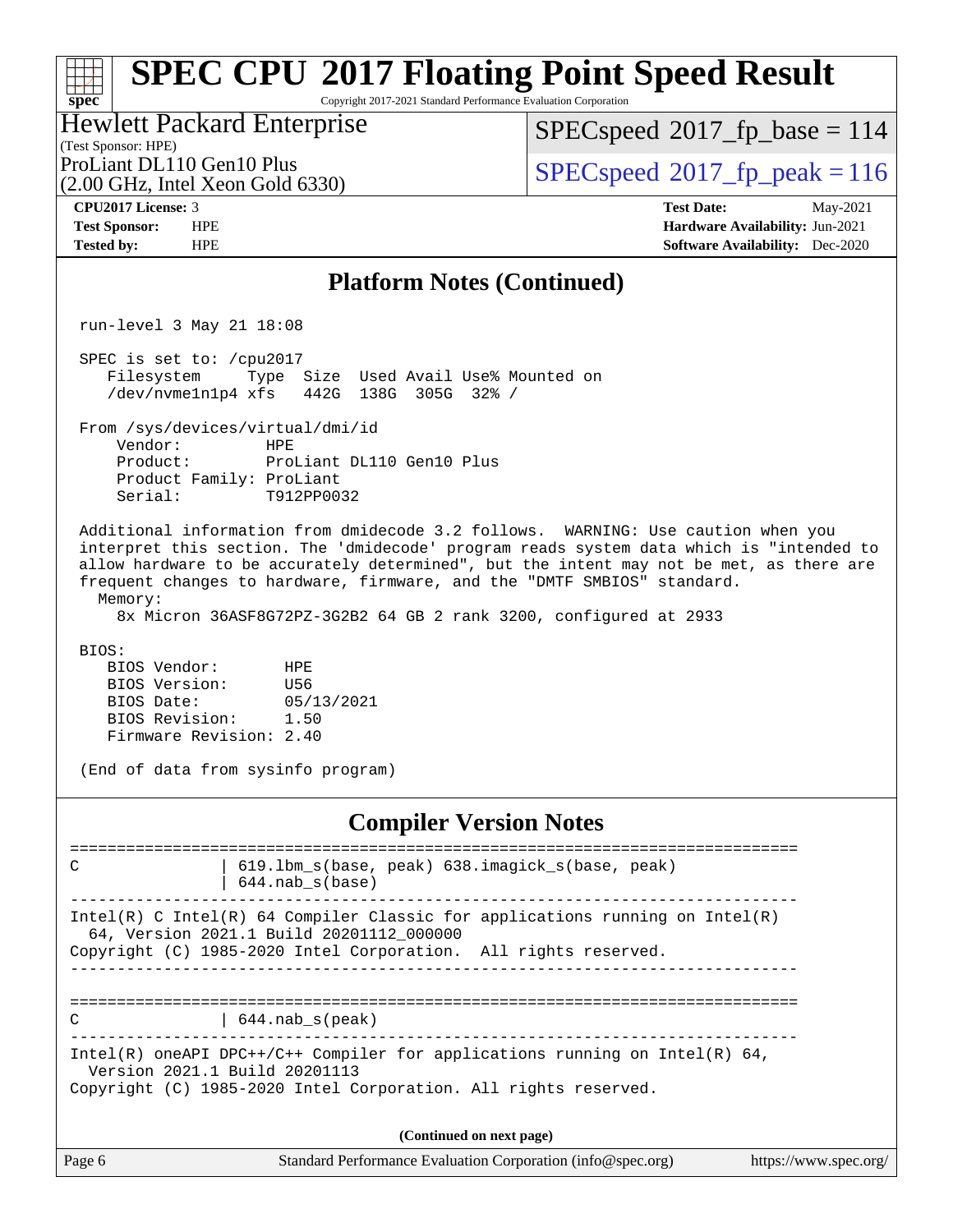| $spec^*$                                                        |                                                                                               | <b>SPEC CPU®2017 Floating Point Speed Result</b><br>Copyright 2017-2021 Standard Performance Evaluation Corporation                                                                                                        |
|-----------------------------------------------------------------|-----------------------------------------------------------------------------------------------|----------------------------------------------------------------------------------------------------------------------------------------------------------------------------------------------------------------------------|
| (Test Sponsor: HPE)                                             | <b>Hewlett Packard Enterprise</b>                                                             | $SPEC speed^{\circ}2017$ _fp_base = 114                                                                                                                                                                                    |
|                                                                 | ProLiant DL110 Gen10 Plus<br>$(2.00 \text{ GHz}, \text{Intel Xeon Gold } 6330)$               | $SPEC speed^{\circ}2017$ _fp_peak = 116                                                                                                                                                                                    |
| CPU2017 License: 3<br><b>Test Sponsor:</b><br><b>Tested by:</b> | <b>HPE</b><br><b>HPE</b>                                                                      | <b>Test Date:</b><br>May-2021<br>Hardware Availability: Jun-2021<br><b>Software Availability:</b> Dec-2020                                                                                                                 |
|                                                                 |                                                                                               | <b>Compiler Version Notes (Continued)</b>                                                                                                                                                                                  |
| C                                                               | -----------------------------                                                                 | 619.1bm_s(base, peak) 638.imagick_s(base, peak)                                                                                                                                                                            |
|                                                                 | $644.nab_s(base)$                                                                             |                                                                                                                                                                                                                            |
|                                                                 | 64, Version 2021.1 Build 20201112_000000                                                      | Intel(R) C Intel(R) 64 Compiler Classic for applications running on Intel(R)<br>Copyright (C) 1985-2020 Intel Corporation. All rights reserved.                                                                            |
| C                                                               | 644.nab_s(peak)                                                                               |                                                                                                                                                                                                                            |
|                                                                 | Version 2021.1 Build 20201113                                                                 | Intel(R) oneAPI DPC++/C++ Compiler for applications running on Intel(R) $64$ ,                                                                                                                                             |
|                                                                 |                                                                                               | Copyright (C) 1985-2020 Intel Corporation. All rights reserved.                                                                                                                                                            |
|                                                                 | $C++$ , C, Fortran   607.cactuBSSN_s(base, peak)                                              |                                                                                                                                                                                                                            |
|                                                                 | Intel(R) 64, Version 2021.1 Build 20201112_000000                                             | Intel(R) C++ Intel(R) 64 Compiler Classic for applications running on<br>Copyright (C) 1985-2020 Intel Corporation. All rights reserved.<br>Intel(R) C Intel(R) 64 Compiler Classic for applications running on $Intel(R)$ |
|                                                                 | 64, Version 2021.1 Build 20201112_000000<br>Intel(R) 64, Version 2021.1 Build 20201112_000000 | Copyright (C) 1985-2020 Intel Corporation. All rights reserved.<br>Intel(R) Fortran Intel(R) 64 Compiler Classic for applications running on<br>Copyright (C) 1985-2020 Intel Corporation. All rights reserved.            |
|                                                                 |                                                                                               | _____________________________                                                                                                                                                                                              |
| Fortran                                                         | 654.roms_s(base, peak)                                                                        | 603.bwaves_s(base, peak) 649.fotonik3d_s(base, peak)                                                                                                                                                                       |
|                                                                 | Intel(R) 64, Version 2021.1 Build 20201112_000000                                             | Intel(R) Fortran Intel(R) 64 Compiler Classic for applications running on<br>Copyright (C) 1985-2020 Intel Corporation. All rights reserved.                                                                               |
| Fortran, C                                                      | $  628.pop2_s(base, peak)$                                                                    | 621.wrf_s(base, peak) 627.cam4_s(base, peak)                                                                                                                                                                               |
|                                                                 |                                                                                               | ______________________________<br>Intel(R) Fortran Intel(R) 64 Compiler Classic for applications running on                                                                                                                |
|                                                                 |                                                                                               | (Continued on next page)                                                                                                                                                                                                   |
| Page 7                                                          |                                                                                               | Standard Performance Evaluation Corporation (info@spec.org)<br>https://www.spec.org/                                                                                                                                       |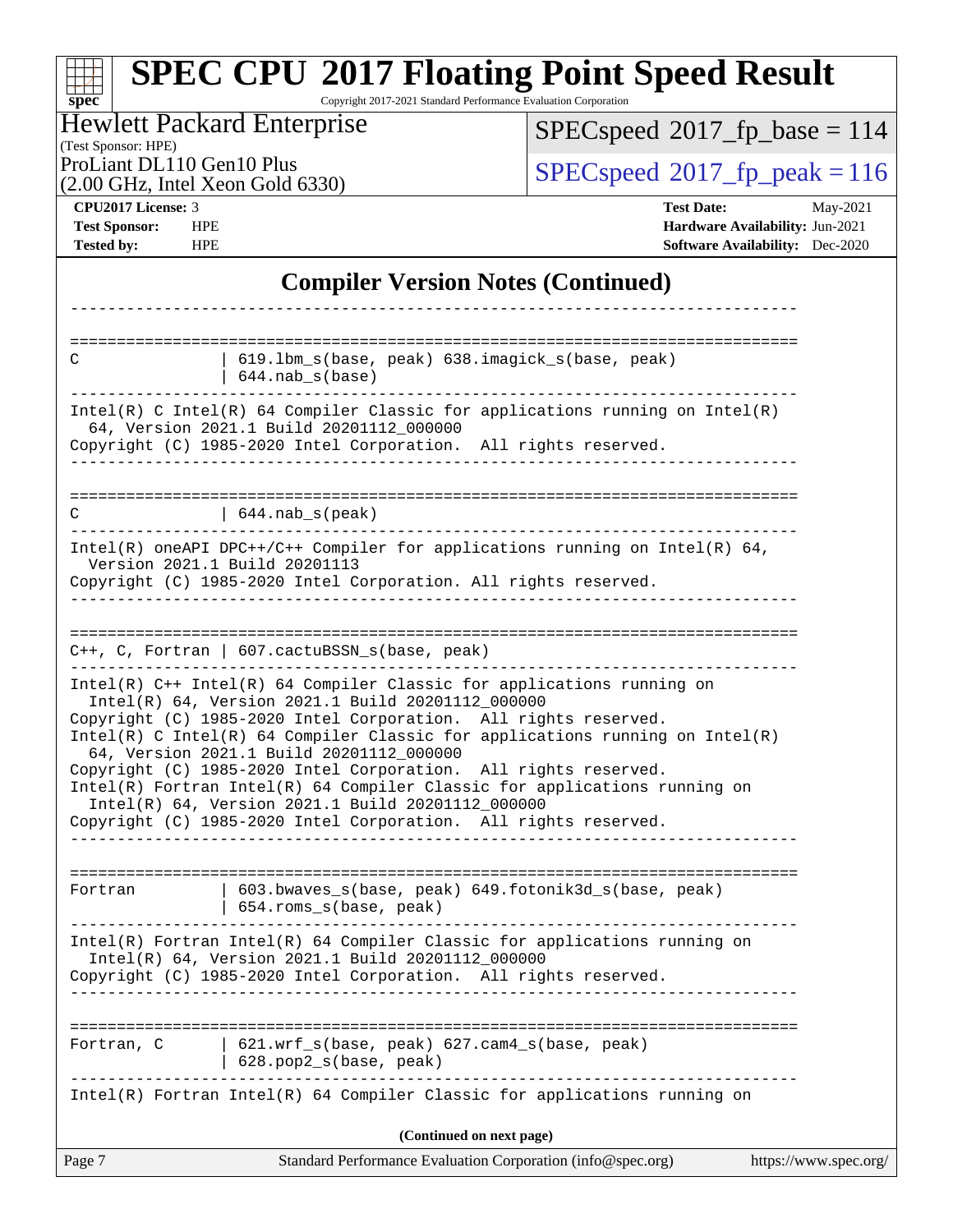Copyright 2017-2021 Standard Performance Evaluation Corporation

## Hewlett Packard Enterprise

[SPECspeed](http://www.spec.org/auto/cpu2017/Docs/result-fields.html#SPECspeed2017fpbase)<sup>®</sup>2017 fp base = 114

## (Test Sponsor: HPE)

(2.00 GHz, Intel Xeon Gold 6330)

ProLiant DL110 Gen10 Plus  $SPEC speed@2017$  fp\_peak = 116

**[spec](http://www.spec.org/)**

**[CPU2017 License:](http://www.spec.org/auto/cpu2017/Docs/result-fields.html#CPU2017License)** 3 **[Test Date:](http://www.spec.org/auto/cpu2017/Docs/result-fields.html#TestDate)** May-2021 **[Test Sponsor:](http://www.spec.org/auto/cpu2017/Docs/result-fields.html#TestSponsor)** HPE **[Hardware Availability:](http://www.spec.org/auto/cpu2017/Docs/result-fields.html#HardwareAvailability)** Jun-2021 **[Tested by:](http://www.spec.org/auto/cpu2017/Docs/result-fields.html#Testedby)** HPE **[Software Availability:](http://www.spec.org/auto/cpu2017/Docs/result-fields.html#SoftwareAvailability)** Dec-2020

## **[Compiler Version Notes \(Continued\)](http://www.spec.org/auto/cpu2017/Docs/result-fields.html#CompilerVersionNotes)**

 Intel(R) 64, Version 2021.1 Build 20201112\_000000 Copyright (C) 1985-2020 Intel Corporation. All rights reserved. Intel(R) C Intel(R) 64 Compiler Classic for applications running on Intel(R) 64, Version 2021.1 Build 20201112\_000000 Copyright (C) 1985-2020 Intel Corporation. All rights reserved. ------------------------------------------------------------------------------

## **[Base Compiler Invocation](http://www.spec.org/auto/cpu2017/Docs/result-fields.html#BaseCompilerInvocation)**

[C benchmarks](http://www.spec.org/auto/cpu2017/Docs/result-fields.html#Cbenchmarks):

[icc](http://www.spec.org/cpu2017/results/res2021q2/cpu2017-20210525-26749.flags.html#user_CCbase_intel_icc_66fc1ee009f7361af1fbd72ca7dcefbb700085f36577c54f309893dd4ec40d12360134090235512931783d35fd58c0460139e722d5067c5574d8eaf2b3e37e92)

[Fortran benchmarks](http://www.spec.org/auto/cpu2017/Docs/result-fields.html#Fortranbenchmarks): [ifort](http://www.spec.org/cpu2017/results/res2021q2/cpu2017-20210525-26749.flags.html#user_FCbase_intel_ifort_8111460550e3ca792625aed983ce982f94888b8b503583aa7ba2b8303487b4d8a21a13e7191a45c5fd58ff318f48f9492884d4413fa793fd88dd292cad7027ca)

[Benchmarks using both Fortran and C](http://www.spec.org/auto/cpu2017/Docs/result-fields.html#BenchmarksusingbothFortranandC): [ifort](http://www.spec.org/cpu2017/results/res2021q2/cpu2017-20210525-26749.flags.html#user_CC_FCbase_intel_ifort_8111460550e3ca792625aed983ce982f94888b8b503583aa7ba2b8303487b4d8a21a13e7191a45c5fd58ff318f48f9492884d4413fa793fd88dd292cad7027ca) [icc](http://www.spec.org/cpu2017/results/res2021q2/cpu2017-20210525-26749.flags.html#user_CC_FCbase_intel_icc_66fc1ee009f7361af1fbd72ca7dcefbb700085f36577c54f309893dd4ec40d12360134090235512931783d35fd58c0460139e722d5067c5574d8eaf2b3e37e92)

[Benchmarks using Fortran, C, and C++:](http://www.spec.org/auto/cpu2017/Docs/result-fields.html#BenchmarksusingFortranCandCXX) [icpc](http://www.spec.org/cpu2017/results/res2021q2/cpu2017-20210525-26749.flags.html#user_CC_CXX_FCbase_intel_icpc_c510b6838c7f56d33e37e94d029a35b4a7bccf4766a728ee175e80a419847e808290a9b78be685c44ab727ea267ec2f070ec5dc83b407c0218cded6866a35d07) [icc](http://www.spec.org/cpu2017/results/res2021q2/cpu2017-20210525-26749.flags.html#user_CC_CXX_FCbase_intel_icc_66fc1ee009f7361af1fbd72ca7dcefbb700085f36577c54f309893dd4ec40d12360134090235512931783d35fd58c0460139e722d5067c5574d8eaf2b3e37e92) [ifort](http://www.spec.org/cpu2017/results/res2021q2/cpu2017-20210525-26749.flags.html#user_CC_CXX_FCbase_intel_ifort_8111460550e3ca792625aed983ce982f94888b8b503583aa7ba2b8303487b4d8a21a13e7191a45c5fd58ff318f48f9492884d4413fa793fd88dd292cad7027ca)

## **[Base Portability Flags](http://www.spec.org/auto/cpu2017/Docs/result-fields.html#BasePortabilityFlags)**

 603.bwaves\_s: [-DSPEC\\_LP64](http://www.spec.org/cpu2017/results/res2021q2/cpu2017-20210525-26749.flags.html#suite_basePORTABILITY603_bwaves_s_DSPEC_LP64) 607.cactuBSSN\_s: [-DSPEC\\_LP64](http://www.spec.org/cpu2017/results/res2021q2/cpu2017-20210525-26749.flags.html#suite_basePORTABILITY607_cactuBSSN_s_DSPEC_LP64) 619.lbm\_s: [-DSPEC\\_LP64](http://www.spec.org/cpu2017/results/res2021q2/cpu2017-20210525-26749.flags.html#suite_basePORTABILITY619_lbm_s_DSPEC_LP64) 621.wrf\_s: [-DSPEC\\_LP64](http://www.spec.org/cpu2017/results/res2021q2/cpu2017-20210525-26749.flags.html#suite_basePORTABILITY621_wrf_s_DSPEC_LP64) [-DSPEC\\_CASE\\_FLAG](http://www.spec.org/cpu2017/results/res2021q2/cpu2017-20210525-26749.flags.html#b621.wrf_s_baseCPORTABILITY_DSPEC_CASE_FLAG) [-convert big\\_endian](http://www.spec.org/cpu2017/results/res2021q2/cpu2017-20210525-26749.flags.html#user_baseFPORTABILITY621_wrf_s_convert_big_endian_c3194028bc08c63ac5d04de18c48ce6d347e4e562e8892b8bdbdc0214820426deb8554edfa529a3fb25a586e65a3d812c835984020483e7e73212c4d31a38223) 627.cam4\_s: [-DSPEC\\_LP64](http://www.spec.org/cpu2017/results/res2021q2/cpu2017-20210525-26749.flags.html#suite_basePORTABILITY627_cam4_s_DSPEC_LP64) [-DSPEC\\_CASE\\_FLAG](http://www.spec.org/cpu2017/results/res2021q2/cpu2017-20210525-26749.flags.html#b627.cam4_s_baseCPORTABILITY_DSPEC_CASE_FLAG) 628.pop2\_s: [-DSPEC\\_LP64](http://www.spec.org/cpu2017/results/res2021q2/cpu2017-20210525-26749.flags.html#suite_basePORTABILITY628_pop2_s_DSPEC_LP64) [-DSPEC\\_CASE\\_FLAG](http://www.spec.org/cpu2017/results/res2021q2/cpu2017-20210525-26749.flags.html#b628.pop2_s_baseCPORTABILITY_DSPEC_CASE_FLAG) [-convert big\\_endian](http://www.spec.org/cpu2017/results/res2021q2/cpu2017-20210525-26749.flags.html#user_baseFPORTABILITY628_pop2_s_convert_big_endian_c3194028bc08c63ac5d04de18c48ce6d347e4e562e8892b8bdbdc0214820426deb8554edfa529a3fb25a586e65a3d812c835984020483e7e73212c4d31a38223) [-assume byterecl](http://www.spec.org/cpu2017/results/res2021q2/cpu2017-20210525-26749.flags.html#user_baseFPORTABILITY628_pop2_s_assume_byterecl_7e47d18b9513cf18525430bbf0f2177aa9bf368bc7a059c09b2c06a34b53bd3447c950d3f8d6c70e3faf3a05c8557d66a5798b567902e8849adc142926523472) 638.imagick\_s: [-DSPEC\\_LP64](http://www.spec.org/cpu2017/results/res2021q2/cpu2017-20210525-26749.flags.html#suite_basePORTABILITY638_imagick_s_DSPEC_LP64) 644.nab\_s: [-DSPEC\\_LP64](http://www.spec.org/cpu2017/results/res2021q2/cpu2017-20210525-26749.flags.html#suite_basePORTABILITY644_nab_s_DSPEC_LP64) 649.fotonik3d\_s: [-DSPEC\\_LP64](http://www.spec.org/cpu2017/results/res2021q2/cpu2017-20210525-26749.flags.html#suite_basePORTABILITY649_fotonik3d_s_DSPEC_LP64) 654.roms\_s: [-DSPEC\\_LP64](http://www.spec.org/cpu2017/results/res2021q2/cpu2017-20210525-26749.flags.html#suite_basePORTABILITY654_roms_s_DSPEC_LP64)

## **[Base Optimization Flags](http://www.spec.org/auto/cpu2017/Docs/result-fields.html#BaseOptimizationFlags)**

[C benchmarks](http://www.spec.org/auto/cpu2017/Docs/result-fields.html#Cbenchmarks):

```
-m64 -std=c11 -xCORE-AVX512 -ipo -O3 -no-prec-div -qopt-prefetch
-ffinite-math-only -qopt-mem-layout-trans=4 -qopenmp -DSPEC_OPENMP
-mbranches-within-32B-boundaries
```
**(Continued on next page)**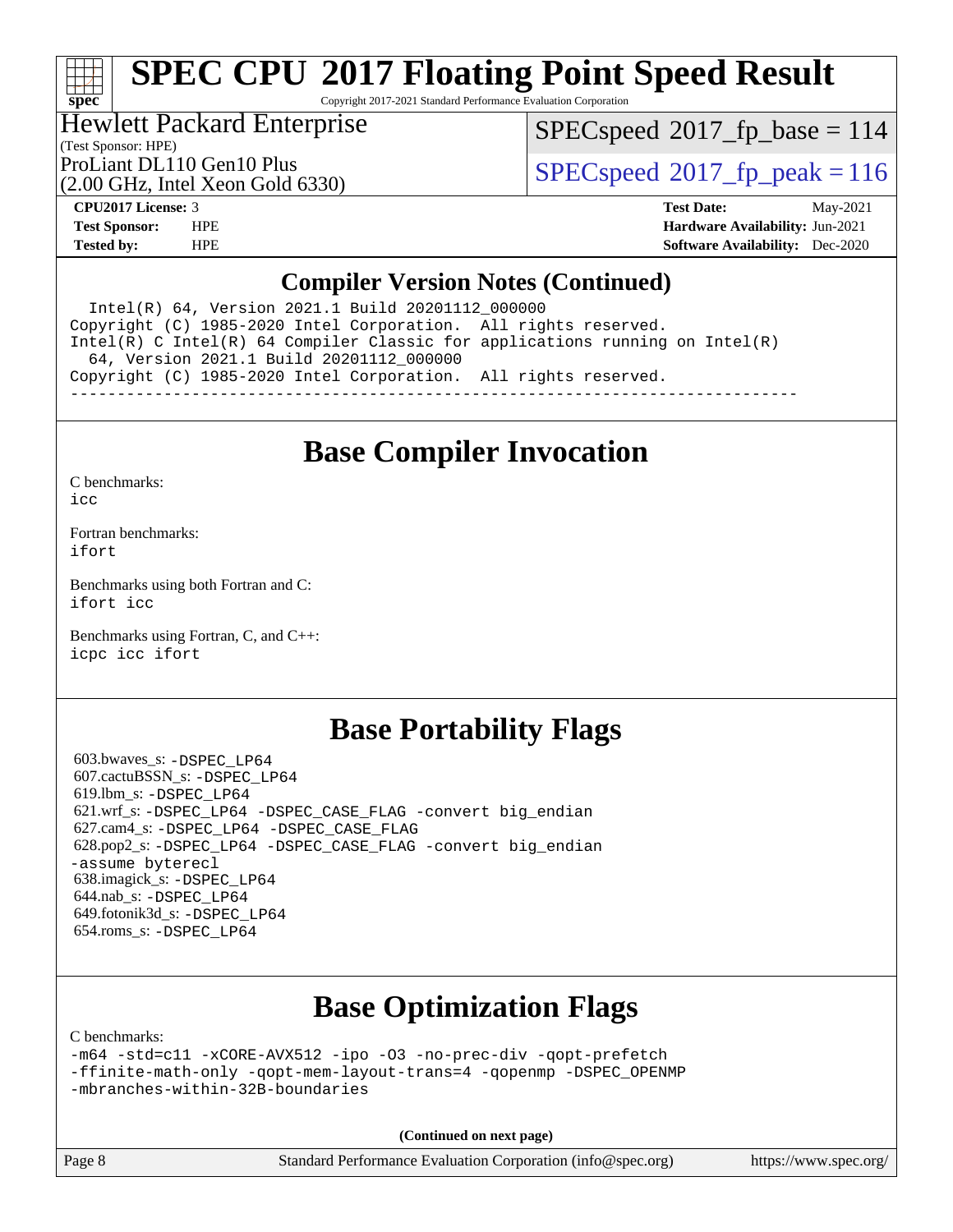Copyright 2017-2021 Standard Performance Evaluation Corporation

### (Test Sponsor: HPE) Hewlett Packard Enterprise

[SPECspeed](http://www.spec.org/auto/cpu2017/Docs/result-fields.html#SPECspeed2017fpbase)<sup>®</sup>2017 fp base = 114

(2.00 GHz, Intel Xeon Gold 6330)

ProLiant DL110 Gen10 Plus  $SPEC speed@2017$  fp\_peak = 116

**[spec](http://www.spec.org/)**

**[CPU2017 License:](http://www.spec.org/auto/cpu2017/Docs/result-fields.html#CPU2017License)** 3 **[Test Date:](http://www.spec.org/auto/cpu2017/Docs/result-fields.html#TestDate)** May-2021 **[Test Sponsor:](http://www.spec.org/auto/cpu2017/Docs/result-fields.html#TestSponsor)** HPE **[Hardware Availability:](http://www.spec.org/auto/cpu2017/Docs/result-fields.html#HardwareAvailability)** Jun-2021 **[Tested by:](http://www.spec.org/auto/cpu2017/Docs/result-fields.html#Testedby)** HPE **[Software Availability:](http://www.spec.org/auto/cpu2017/Docs/result-fields.html#SoftwareAvailability)** Dec-2020

## **[Base Optimization Flags \(Continued\)](http://www.spec.org/auto/cpu2017/Docs/result-fields.html#BaseOptimizationFlags)**

[Fortran benchmarks](http://www.spec.org/auto/cpu2017/Docs/result-fields.html#Fortranbenchmarks):

```
-m64 -Wl,-z,muldefs -DSPEC_OPENMP -xCORE-AVX512 -ipo -O3
-no-prec-div -qopt-prefetch -ffinite-math-only
-qopt-mem-layout-trans=4 -qopenmp -nostandard-realloc-lhs
-mbranches-within-32B-boundaries -L/usr/local/jemalloc64-5.0.1/lib
-ljemalloc
```
### [Benchmarks using both Fortran and C](http://www.spec.org/auto/cpu2017/Docs/result-fields.html#BenchmarksusingbothFortranandC):

| -m64 -std=c11 -Wl,-z,muldefs -xCORE-AVX512 -ipo -03 -no-prec-div       |
|------------------------------------------------------------------------|
| -gopt-prefetch -ffinite-math-only -gopt-mem-layout-trans=4 -gopenmp    |
| -DSPEC OPENMP -mbranches-within-32B-boundaries -nostandard-realloc-lhs |
| -L/usr/local/jemalloc64-5.0.1/lib -ljemalloc                           |

### [Benchmarks using Fortran, C, and C++:](http://www.spec.org/auto/cpu2017/Docs/result-fields.html#BenchmarksusingFortranCandCXX)

```
-m64 -std=c11 -Wl,-z,muldefs -xCORE-AVX512 -ipo -O3 -no-prec-div
-qopt-prefetch -ffinite-math-only -qopt-mem-layout-trans=4 -qopenmp
-DSPEC_OPENMP -mbranches-within-32B-boundaries -nostandard-realloc-lhs
-L/usr/local/jemalloc64-5.0.1/lib -ljemalloc
```
## **[Peak Compiler Invocation](http://www.spec.org/auto/cpu2017/Docs/result-fields.html#PeakCompilerInvocation)**

[C benchmarks \(except as noted below\)](http://www.spec.org/auto/cpu2017/Docs/result-fields.html#Cbenchmarksexceptasnotedbelow): [icc](http://www.spec.org/cpu2017/results/res2021q2/cpu2017-20210525-26749.flags.html#user_CCpeak_intel_icc_66fc1ee009f7361af1fbd72ca7dcefbb700085f36577c54f309893dd4ec40d12360134090235512931783d35fd58c0460139e722d5067c5574d8eaf2b3e37e92)

644.nab\_s: [icx](http://www.spec.org/cpu2017/results/res2021q2/cpu2017-20210525-26749.flags.html#user_peakCCLD644_nab_s_intel_icx_fe2d28d19ae2a5db7c42fe0f2a2aed77cb715edd4aeb23434404a8be6683fe239869bb6ca8154ca98265c2e3b9226a719a0efe2953a4a7018c379b7010ccf087)

[Fortran benchmarks](http://www.spec.org/auto/cpu2017/Docs/result-fields.html#Fortranbenchmarks): [ifort](http://www.spec.org/cpu2017/results/res2021q2/cpu2017-20210525-26749.flags.html#user_FCpeak_intel_ifort_8111460550e3ca792625aed983ce982f94888b8b503583aa7ba2b8303487b4d8a21a13e7191a45c5fd58ff318f48f9492884d4413fa793fd88dd292cad7027ca)

[Benchmarks using both Fortran and C](http://www.spec.org/auto/cpu2017/Docs/result-fields.html#BenchmarksusingbothFortranandC): [ifort](http://www.spec.org/cpu2017/results/res2021q2/cpu2017-20210525-26749.flags.html#user_CC_FCpeak_intel_ifort_8111460550e3ca792625aed983ce982f94888b8b503583aa7ba2b8303487b4d8a21a13e7191a45c5fd58ff318f48f9492884d4413fa793fd88dd292cad7027ca) [icc](http://www.spec.org/cpu2017/results/res2021q2/cpu2017-20210525-26749.flags.html#user_CC_FCpeak_intel_icc_66fc1ee009f7361af1fbd72ca7dcefbb700085f36577c54f309893dd4ec40d12360134090235512931783d35fd58c0460139e722d5067c5574d8eaf2b3e37e92)

[Benchmarks using Fortran, C, and C++:](http://www.spec.org/auto/cpu2017/Docs/result-fields.html#BenchmarksusingFortranCandCXX) [icpc](http://www.spec.org/cpu2017/results/res2021q2/cpu2017-20210525-26749.flags.html#user_CC_CXX_FCpeak_intel_icpc_c510b6838c7f56d33e37e94d029a35b4a7bccf4766a728ee175e80a419847e808290a9b78be685c44ab727ea267ec2f070ec5dc83b407c0218cded6866a35d07) [icc](http://www.spec.org/cpu2017/results/res2021q2/cpu2017-20210525-26749.flags.html#user_CC_CXX_FCpeak_intel_icc_66fc1ee009f7361af1fbd72ca7dcefbb700085f36577c54f309893dd4ec40d12360134090235512931783d35fd58c0460139e722d5067c5574d8eaf2b3e37e92) [ifort](http://www.spec.org/cpu2017/results/res2021q2/cpu2017-20210525-26749.flags.html#user_CC_CXX_FCpeak_intel_ifort_8111460550e3ca792625aed983ce982f94888b8b503583aa7ba2b8303487b4d8a21a13e7191a45c5fd58ff318f48f9492884d4413fa793fd88dd292cad7027ca)

## **[Peak Portability Flags](http://www.spec.org/auto/cpu2017/Docs/result-fields.html#PeakPortabilityFlags)**

Same as Base Portability Flags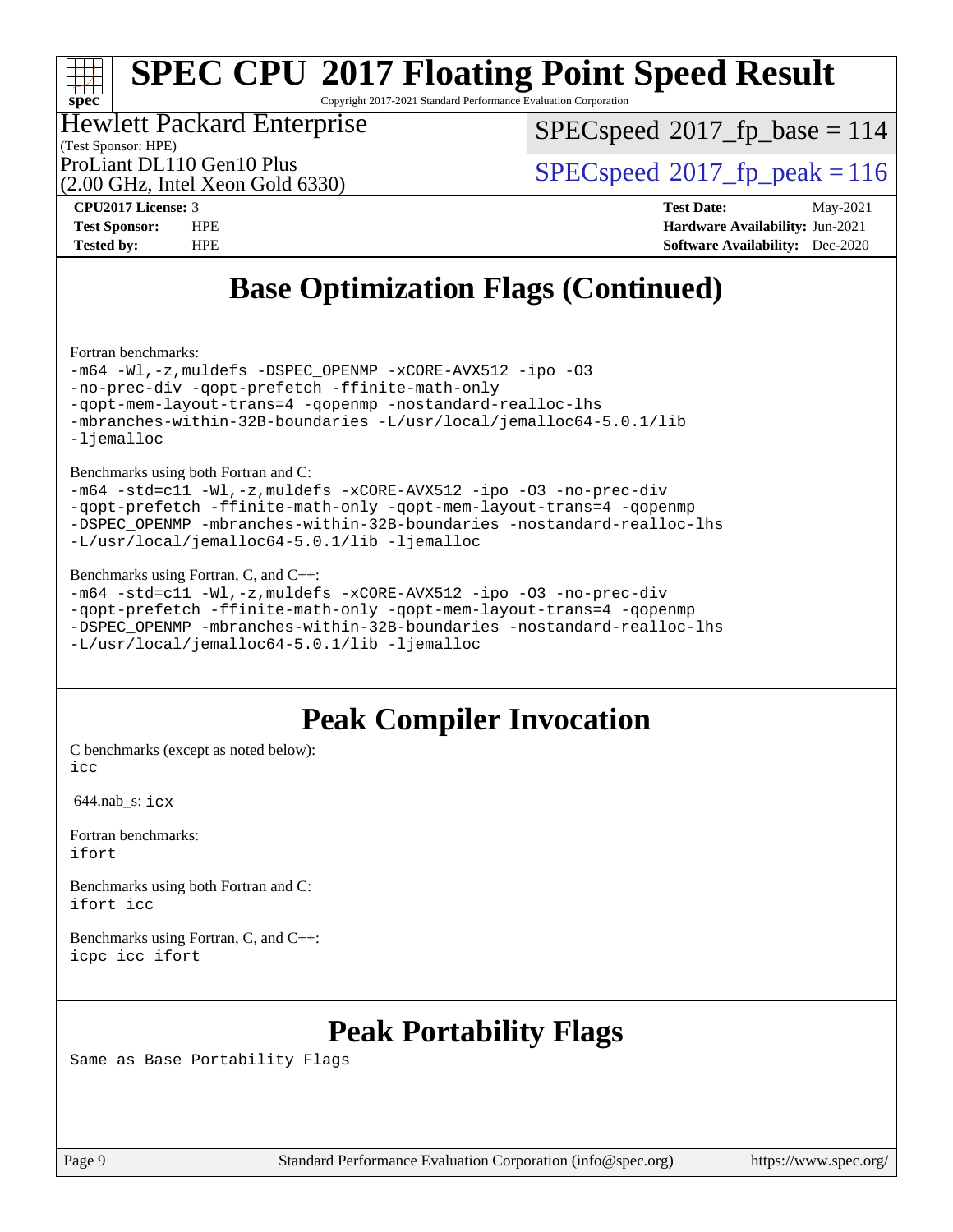Copyright 2017-2021 Standard Performance Evaluation Corporation

### (Test Sponsor: HPE) Hewlett Packard Enterprise

[SPECspeed](http://www.spec.org/auto/cpu2017/Docs/result-fields.html#SPECspeed2017fpbase)<sup>®</sup>2017 fp base = 114

(2.00 GHz, Intel Xeon Gold 6330)

ProLiant DL110 Gen10 Plus  $SPEC speed@2017$  fp\_peak = 116

**[CPU2017 License:](http://www.spec.org/auto/cpu2017/Docs/result-fields.html#CPU2017License)** 3 **[Test Date:](http://www.spec.org/auto/cpu2017/Docs/result-fields.html#TestDate)** May-2021 **[Test Sponsor:](http://www.spec.org/auto/cpu2017/Docs/result-fields.html#TestSponsor)** HPE **[Hardware Availability:](http://www.spec.org/auto/cpu2017/Docs/result-fields.html#HardwareAvailability)** Jun-2021 **[Tested by:](http://www.spec.org/auto/cpu2017/Docs/result-fields.html#Testedby)** HPE **[Software Availability:](http://www.spec.org/auto/cpu2017/Docs/result-fields.html#SoftwareAvailability)** Dec-2020

## **[Peak Optimization Flags](http://www.spec.org/auto/cpu2017/Docs/result-fields.html#PeakOptimizationFlags)**

```
C benchmarks:
```
**[spec](http://www.spec.org/)**

619.lbm\_s: basepeak = yes

638.imagick\_s: basepeak = yes

```
 644.nab_s: -m64 -Wl,-z,muldefs -xCORE-AVX512 -Ofast -ffast-math
-flto -mfpmath=sse -funroll-loops -fiopenmp
-qopt-mem-layout-trans=4
-fimf-accuracy-bits=14:sqrt
-mbranches-within-32B-boundaries
-L/usr/local/jemalloc64-5.0.1/lib -ljemalloc
```
[Fortran benchmarks:](http://www.spec.org/auto/cpu2017/Docs/result-fields.html#Fortranbenchmarks)

```
 603.bwaves_s: -m64 -Wl,-z,muldefs -prof-gen(pass 1) -prof-use(pass 2)
-DSPEC_SUPPRESS_OPENMP -DSPEC_OPENMP -ipo -xCORE-AVX512
-O3 -no-prec-div -qopt-prefetch -ffinite-math-only
-qopt-mem-layout-trans=4 -qopenmp -nostandard-realloc-lhs
-mbranches-within-32B-boundaries
-L/usr/local/jemalloc64-5.0.1/lib -ljemalloc
```
649.fotonik3d\_s: Same as 603.bwaves\_s

654.roms\_s: basepeak = yes

[Benchmarks using both Fortran and C](http://www.spec.org/auto/cpu2017/Docs/result-fields.html#BenchmarksusingbothFortranandC):

```
 621.wrf_s: -m64 -std=c11 -Wl,-z,muldefs -prof-gen(pass 1)
-prof-use(pass 2) -ipo -xCORE-AVX512 -O3 -no-prec-div
-qopt-prefetch -ffinite-math-only -qopt-mem-layout-trans=4
-DSPEC_SUPPRESS_OPENMP -qopenmp -DSPEC_OPENMP
-mbranches-within-32B-boundaries -nostandard-realloc-lhs
-L/usr/local/jemalloc64-5.0.1/lib -ljemalloc
```

```
627.cam4<sub>-</sub>s: basepeak = yes
```
 $628.pop2_s:$  basepeak = yes

[Benchmarks using Fortran, C, and C++](http://www.spec.org/auto/cpu2017/Docs/result-fields.html#BenchmarksusingFortranCandCXX):

 $607.cactuBSSN_s$ : basepeak = yes